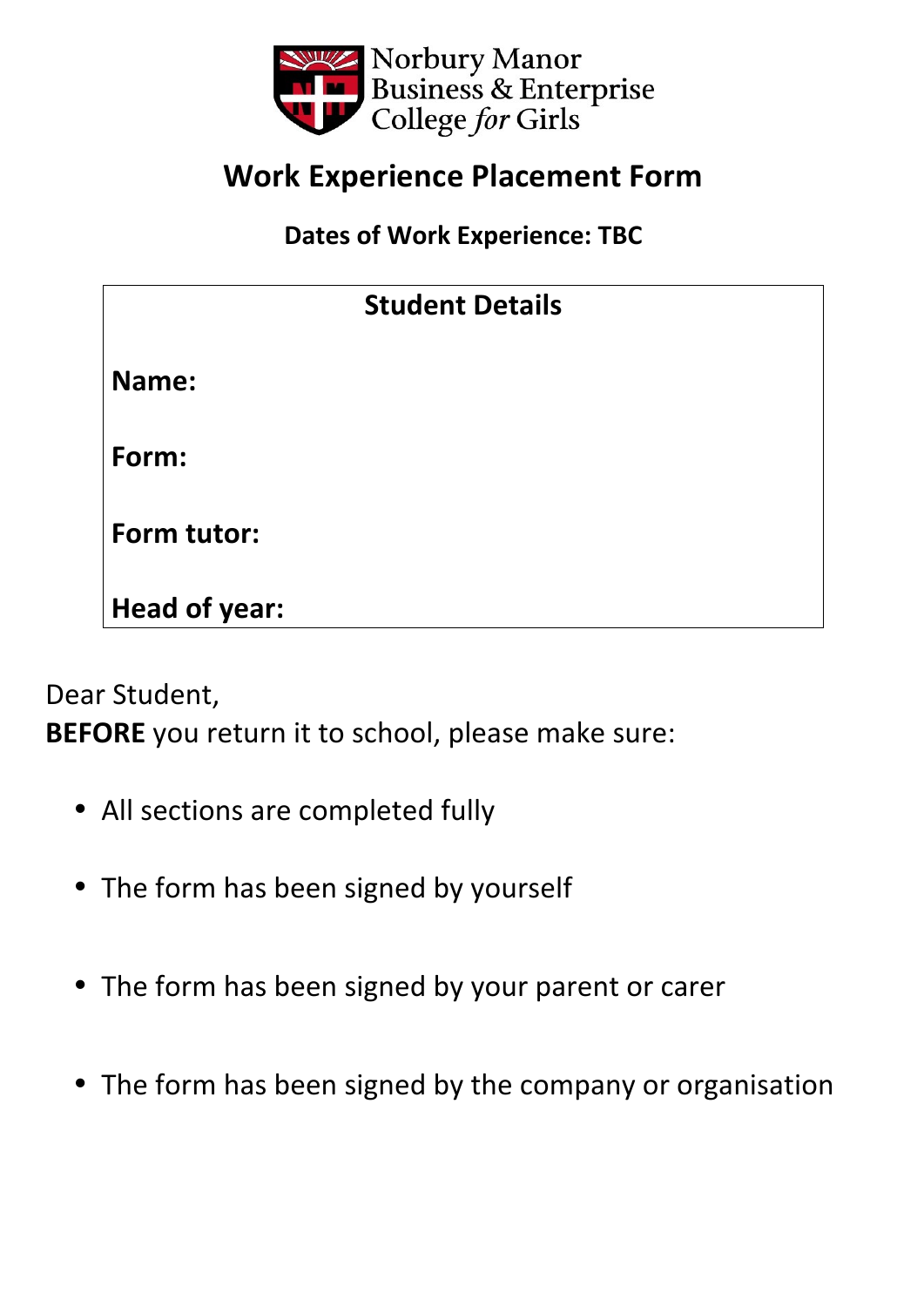Dear Employer,

Thank you offering your time to support our work experience programme.

If you are willing to accept the named student on a work experience placement then please complete your company details below.

We are unable to place any student in a company that does not have current employer's liability insurance so we require that this information is also added to the form before you return it to the student.

| <b>Company Details (Please complete in BLOCK capitals)</b>                                                                                                                                                                     |
|--------------------------------------------------------------------------------------------------------------------------------------------------------------------------------------------------------------------------------|
|                                                                                                                                                                                                                                |
|                                                                                                                                                                                                                                |
|                                                                                                                                                                                                                                |
|                                                                                                                                                                                                                                |
| Postcode: ___________________                                                                                                                                                                                                  |
| Contact Name: 1980 Contact Name: 1980 Contact Name: 1980 Contact Name: 1980 Contact Name: 1980 Contact Name: 1980 Contact Name: 1980 Contact Name: 1980 Contact Name: 1980 Contact Name: 1980 Contact Name: 1980 Contact Name: |
|                                                                                                                                                                                                                                |
| Brief Description of Tasks:                                                                                                                                                                                                    |
|                                                                                                                                                                                                                                |
|                                                                                                                                                                                                                                |
|                                                                                                                                                                                                                                |
|                                                                                                                                                                                                                                |
|                                                                                                                                                                                                                                |
|                                                                                                                                                                                                                                |
| <b>Employers Liability Insurance Details</b>                                                                                                                                                                                   |
|                                                                                                                                                                                                                                |
|                                                                                                                                                                                                                                |
|                                                                                                                                                                                                                                |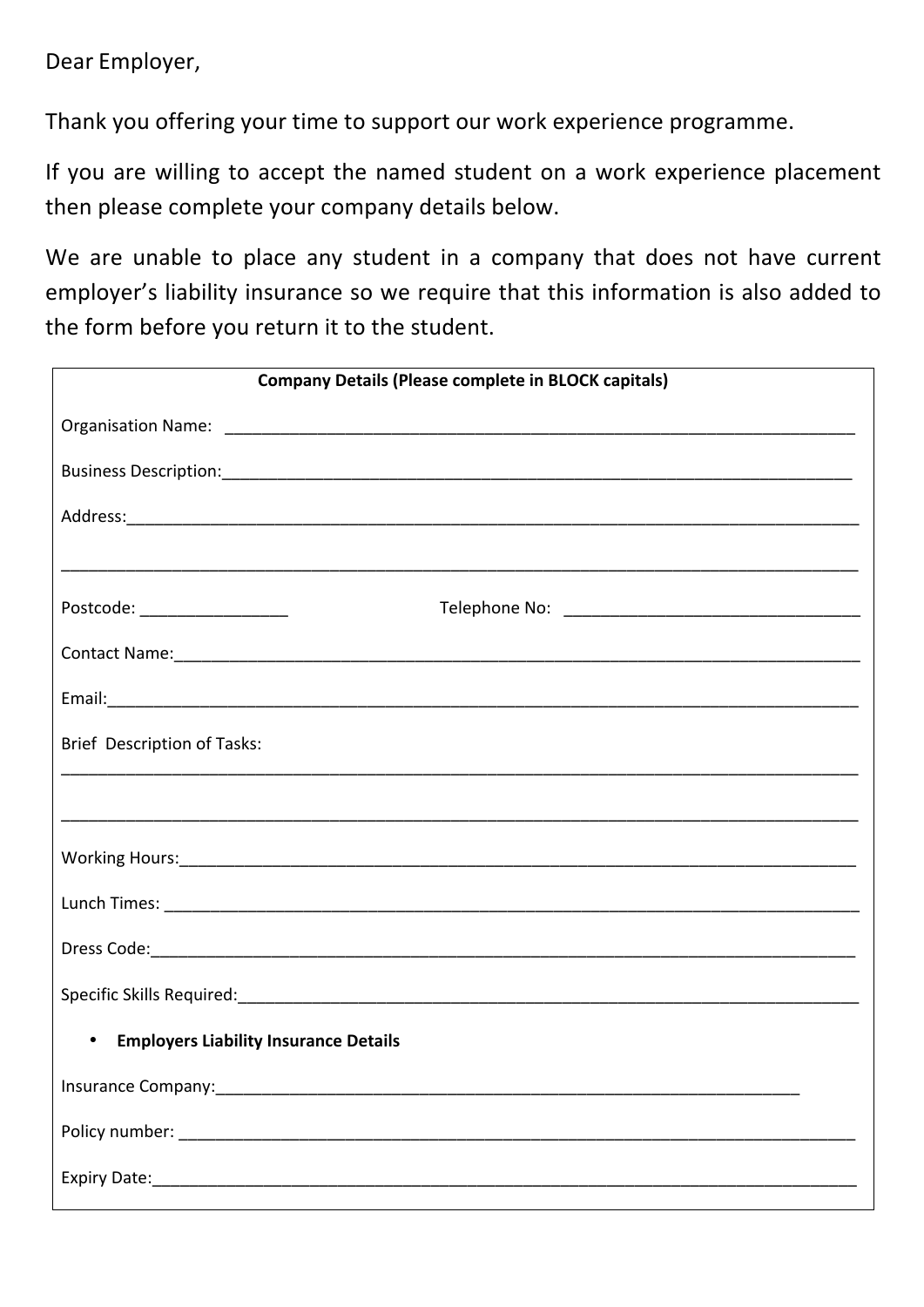Please read the following before signing the form below.

I confirm that:

- We will take all possible care of the students health & safety, recognising her age and lack of awareness of risks
- We will ensure that the student performs meaningful work as previously agreed in the job description
- We will not discriminate on the grounds of gender, race, disability, religion, age or sexual orientation
- We will inform the college immediately should we for any reason have to send the student home
- We understand if we have not had a placement visit in the last three yeas by a representative of Norbury Manor Business & Enterprise College for Girls, that a visit will be necessary

| <b>Placement Authorised By:</b>                             |
|-------------------------------------------------------------|
| Signature:<br><u> 1980 - Andrea Andrew Maria (h. 1980).</u> |
| <b>Position:</b>                                            |
| Date:                                                       |